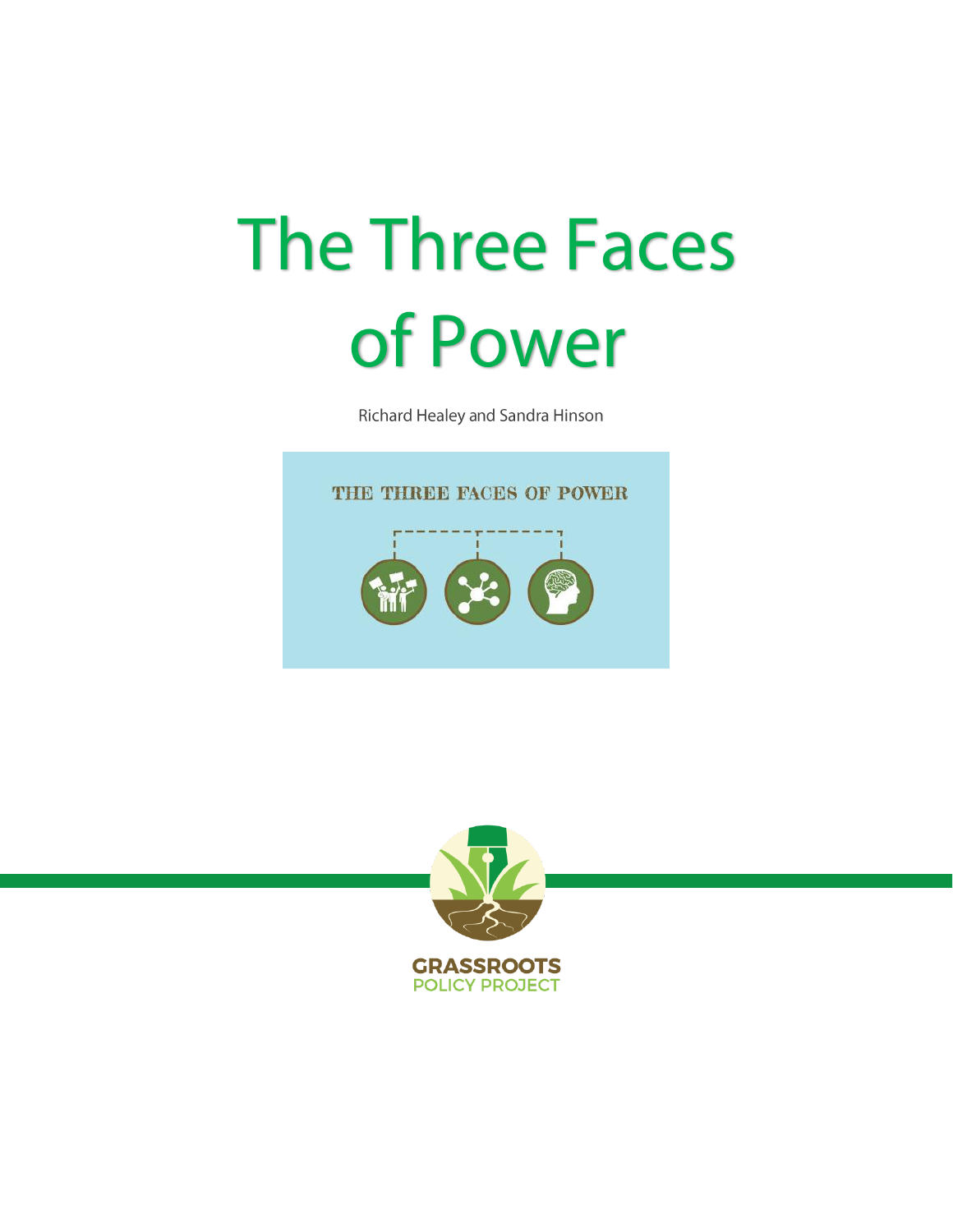



## **INTRODUCTION**

We find ourselves in a moment when most Federal agencies and offices are controlled by reactionary-right conservatives, forcing us to defend vulnerable communities and resist bad initiatives. At first blush, it looks like we have very little room to advance a more proactive agenda that has the potential to shift power relations and transform our political and economic systems. But we argue that we have opportunities to model a different politics and to provide strategic leadership on issues of racial, economic and environmental justice even as we resist reactionary federal action. With attention to building and strengthening movement infrastructure and winning the battle of ideas, we can do more than resist. We can lay the groundwork for a larger-scale transformation of power relations in our society, and, in so doing, build an inclusive democracy.

The word *power* is derived from the Latin word *potere*, which means "to be able." This basic definition focuses on power as the potential to shape our lives and the world around us. While there are many definitions of this word, power as "capacity" to do things to "achieve a purpose" is a good starting point. We are especially interested in understanding power as a way of describing a set of relationships between and among people, taking place within an historical context and through social structures.

Here are a couple of examples of the way in which power-as-capacity is structured through relationships and positions in society. Teachers structurally have power with respect to students –– it comes with the position. And students also have some kinds of power. Employers have enormous power: to hire and fire employees, to use their capital without regard to the desires of the employees, etc. And workers have power — they can go on strike, slow down the pace of work, and disrupt the economy. No one employer or employee may do any of these things, but they have the ability to do them, even if they don't use it. Capacity isn't always exercised, or overt, but that doesn't mean it doesn't exist.

Structural power comes from the relationships that social groups have with each other, and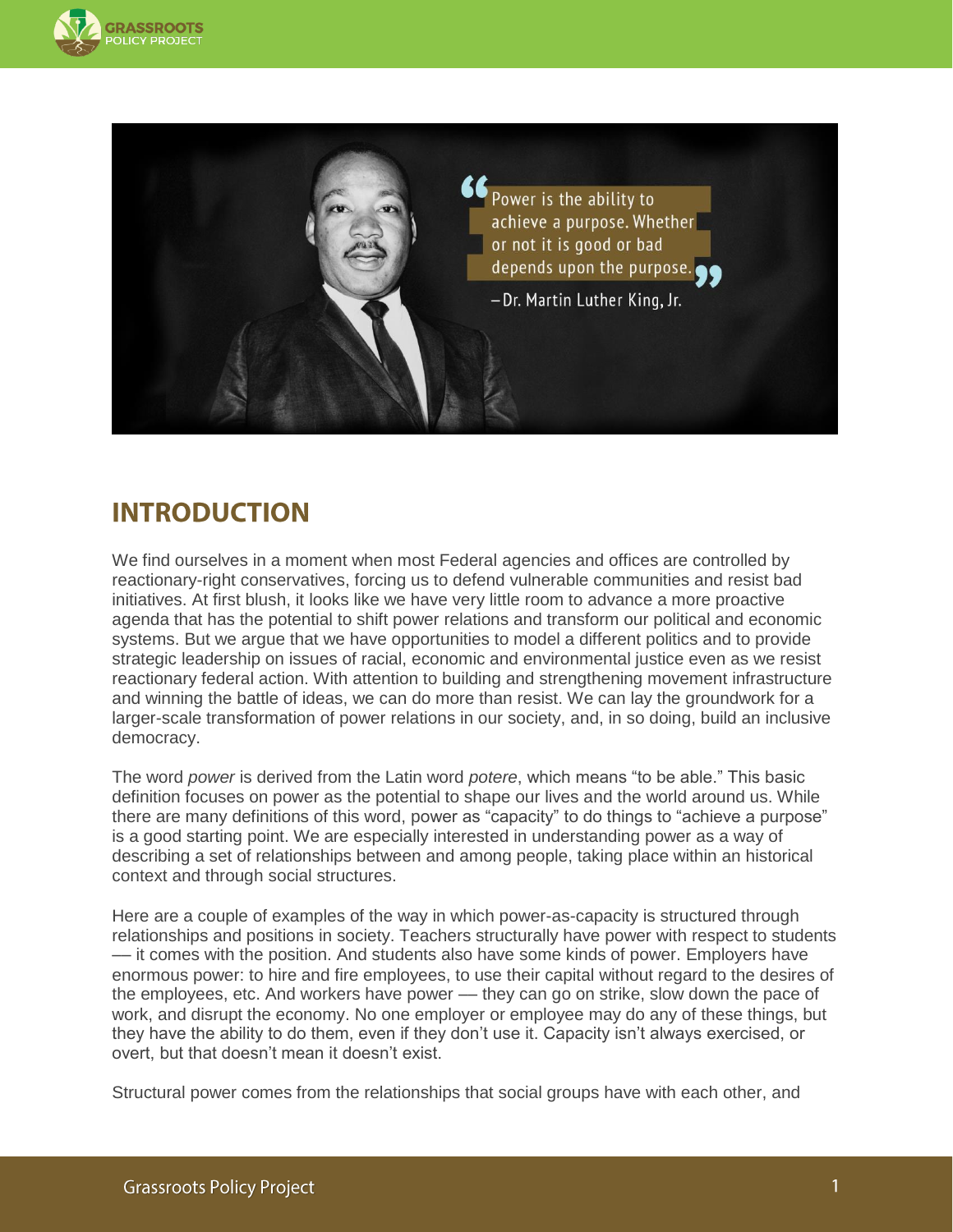

because of their structural position in society. As the second example suggests, class is a structural relationship and the kinds of power that owners and workers have is shaped by and through this relationship. Race also is a key variable in structuring power relationships in our society in ways that create and maintain racial hierarchies and race-based disparities which have accumulated over the past five centuries. Similarly, power relations correspond with the ways in which gender roles are constructed. Power relations based on gender permeate our institutions to the extent that, even when individuals try to behave differently, the social structures tend to perpetuate inequality.

## **FACES OF POWER**

Power is multi-dimensional. Teasing out the different expressions of power is useful for analytic purposes, and for shaping organizing strategies that will transform current power relations. As we examine these faces of power, we also want to avoid treating them as separate categories. We want to emphasize that they are dynamic and interrelated; seperable but not separate.

#### **In brief, the three faces of power are:**

- 1) Organizing people and resources for direct political involvement in visible decisionmaking arenas;
- 2) Building durable, long-term political infrastructure: networks of organizations that are aligned around shared goals, who can shape political agendas;
- 3) Making meaning on the terrain of ideology and worldview;

What follows is our in-depth analysis of these three faces, and how we can use them to build a more powerful and sustained popular-democratic alliance of diverse constituencies and sectors.

**1) Organizing people and resources for direct political action,** with clear targets, such as lawmakers, legislatures, corporate boards and CEOs, Wall Street, and sometimes, through the courts. These are the most visible decision-making arenas. The first face of power recapitulates the definition of power that most organizers learn early in their careers: power is *organized people and organized money*. Over the past 40 years, most of the campaigns, organizing, and electoral work of social movements have been focused on this first face of power. Over the last several years, we have seen movement groups become more 'multidimensional' in their approaches (how and why this has happened is worthy of its own essay).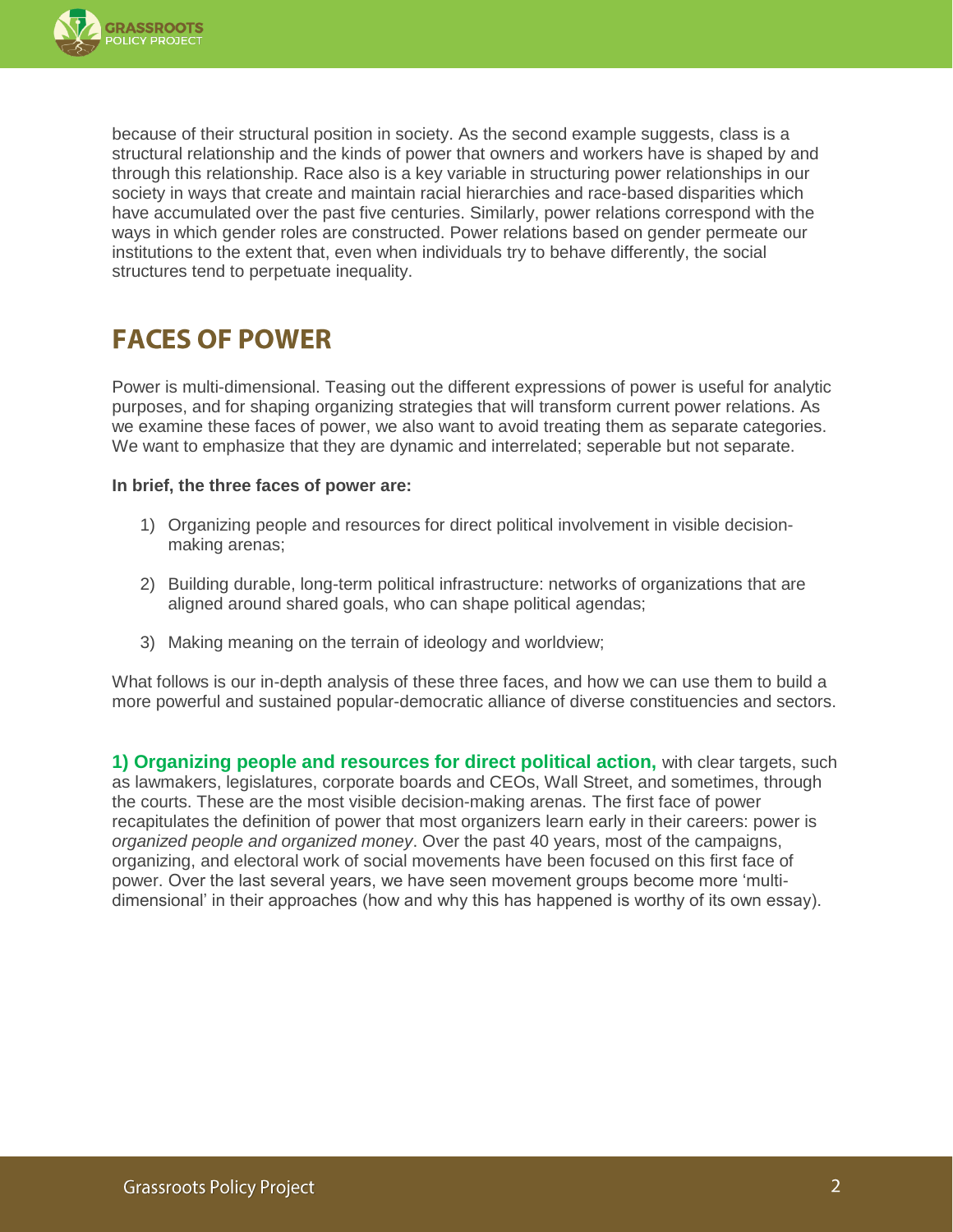



#### **2) Building infrastructure and shaping the political agenda.**

Movement-building work requires intentionality and time and resources, it doesn't just happen and it isn't easy. To get at this intentional and hard work, we prefer to use the term 'infrastructure-building.' In a period of time when lots of people are mobilized, we need infrastructure that can channel individuals and groups into sustained, long-term political engagement toward building collective power.

Most social movement groups have some experience with working in coalitions with other groups, and sometimes across sectors (labor, community, faith-based, advocacy, issue-based, etc). But until recently, the standard Alinsky approach has been "no permanent friends, no permanent enemies." In the last few years, more organizations have understood that organizing organizations into durable and deep alliances is a requisite for accruing the power we need to get beyond reactive fights. It is necessary if we want to set the agenda instead of reacting to the corporate-conservative agenda. Another related element in building infrastructure is leadership development. In order for organizations to function within a larger infrastructure, their leaders have to be developed more as movement leaders, not just organizational or issue leaders.

Over the past 45 years, corporations have been able to advance their interests through alliances with other conservative groups, working together through loosely coordinated and overlapping networks of organizations operating at the national, state and local levels. Some of the more prominent organizations include the US Chamber of Commerce, the National Association of Manufacturers, Tea Party groups and parts of conservative denominations; antiabortion groups, the NRA; think–tanks such as the Heritage Foundation, and parts of both political parties. And while they are not always completely in sync politically, the disparate parts of this infrastructure are motivated by a shared goal of enlarging and maintaining the power to govern: shaping political agendas and moving the country farther to the right.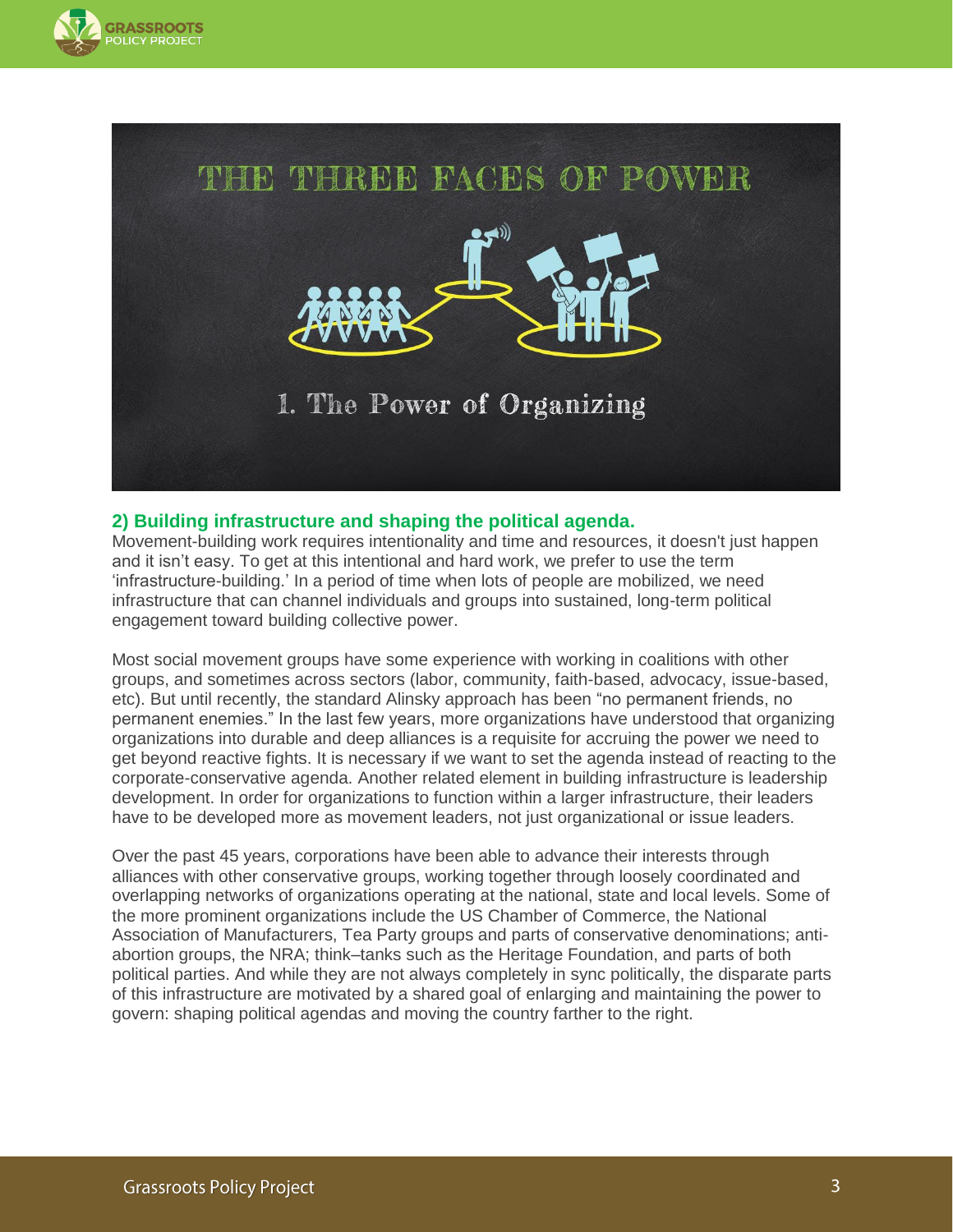



We don't have anything comparable to the corporate-conservative infrastructure. But we do have elements and fragments that we can knit together. More organizations today are thinking about long-term alliances with other progressive organizations, not just ad hoc coalitions.

#### **3) Ideology and worldview: shaping meaning**

The third face is about the power to shape people's conscious and unconscious understandings of the world, of what is politically possible, and of their own place in the world. This kind of power operates in the arena of worldview, where myths, stereotypes and values from our cultures and histories converge, and sometimes diverge. Those who control meaning-making institutions have this kind of power: religious institutions, educational institutions, the media, television, mass consumer culture, popular ideas about government, major political parties, and so on. The ability to shape how people understand and think about race and identity, about family and gender, about the economy and the market, and about the government – is a dimension of power that conservatives have harnessed much better than we have.

Stuart Hall defines ideology as "The mental frameworks, the languages, the concepts, categories, imagery of thought, and the systems of representation, which different classes and social groups deploy in order to make sense of, define, figure out and render intelligible the way society works." Ideologies and worldviews are always being contested, especially in politics. Still, a core set of beliefs about our society are *culturally dominant. For example, most of us are familiar with the "American Dream": this is the land of opportunity; if you work hard, you can get ahead. People are individually responsible for their own economic and social fate, which justifies the inequality around us. At the same time, a large percentage of the population dislikes big corporations and Wall Street, and isn't sure that the American Dream has meaning any more. As we've just seen in the Presidential election, these sentiments can hue to the right, in a reactionary and nativist populism where anger at the top 1% gets channeled toward an 'other' that exists nearer to the bottom of the socioeconomic scale. And the American Dream formula, just like so much in our society, is racially coded as 'white.'*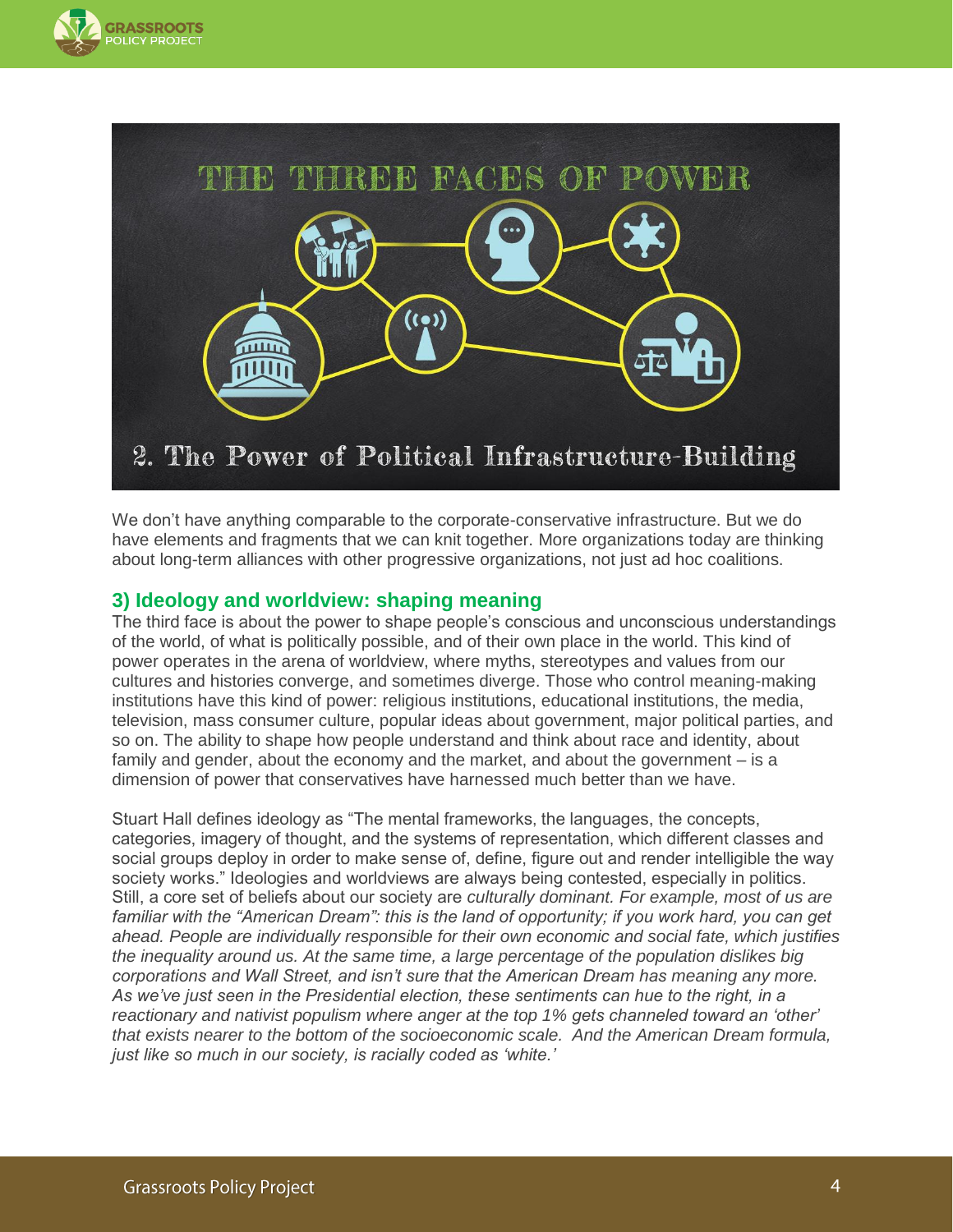



The Right uses a mix of neoliberalism, libertarianism, and right-wing populism to give meaning to social and political issues. Each of these has its own perspectives, but they share a core set of overarching themes:

- 1) government is inefficient and wasteful; its intervention in society should be minimized except for the necessary and appropriate functions of military defense and the defense of the market and property, as well as the conservative 'natural order' with regard to nationalism, race, gender and sexuality.
- 2) the free market is inherently efficient; competition and choice provide the appropriate and natural way to judge and reward the winners versus the losers in society.
- 3) a heavy emphasis on hyper-individualism. This works because people value individuals. The problem is that their version of individualism assumes that the individual is selfconstituted. So instead of a society where every individual is part of a greater whole, hyper-individualism reflects Margaret Thatcher's maxim that "there is no society, there are individual men and women and there are families."
- 4) appeals to white supremacy; sometimes blatant, but more often coded. Consider the narrative about "takers" and "makers." The "takers" are dependent on government; their dependence hurts them and wastes the resources that are generated by more productive, wealth-makers (who are assumed to be white and most often, male).

These core themes have been invoked together in essentially every policy fight and national election for the past 45 years. These four ideas function together to create a coherent overarching or 'meta' narrative' to understand our society, within which they can construct varied and more specific narratives. These themes are *articulated*, as Stuart Hall says, to create something more than the sum of their individual parts. Conservatives invoke many other themes about gender, sexuality, national identity, safety and security as well (we see these especially now, with an Administration that willingly exploits fears of the 'other'). Conservative themes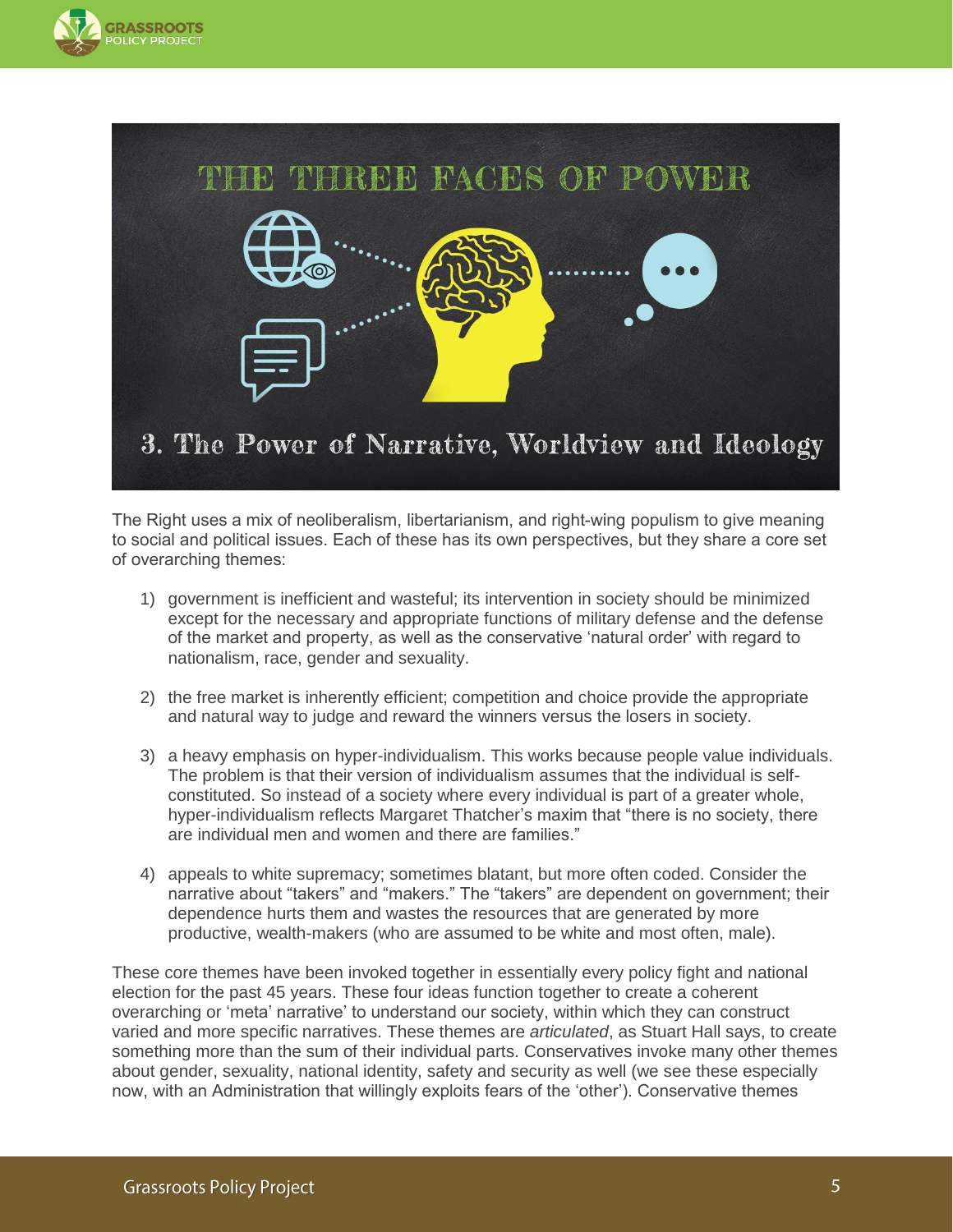

about gender, family, sexuality, nationality, etc. have more power when they are articulated with and through the four core themes. This is one of the ways in which different strands of conservatism can be knit together.





The articulation of these themes reinforces a neoliberal ideology, with a particular American emphasis on race. The Right has been successful in disseminating these ideas, to the point where many people take them to be commonsense. It has been intentional in the use of race to stigmatize government, to justify mass incarceration, and the dramatic underfunding of social welfare provisions. The ideological linking of African Americans and Latinos in particular, with wasteful government programs, with criminality and other social ills is so deep that now any discussion of government programs and with social welfare invokes the implicit presence of those "Others." Ian Haney Lopéz uses the term *strategic racism* to capture the intentional use of race to stigmatize government, taxes, and so on.

Worldview and narratives often are the key to gaining and maintaining peoples' consent to the status quo. Alongside of consent, however, there are coercive forces at work. Throughout US history, coercion and the threat of state-sanctioned violence has played a key role in maintaining a racial hierarchy — from slavery to Jim Crow; from ghettoization to the War on Drugs and the criminalization of black and brown communities and youth of color today. And it is a cornerstone of our morally bankrupt immigration system, which blatantly targets immigrants of color. Force teams up with ideology, in this case, ideologies of racial and cultural superiority. The terrain of worldview is where the ideas about the contours of "legitimate" uses of force and coercion gets negotiated.